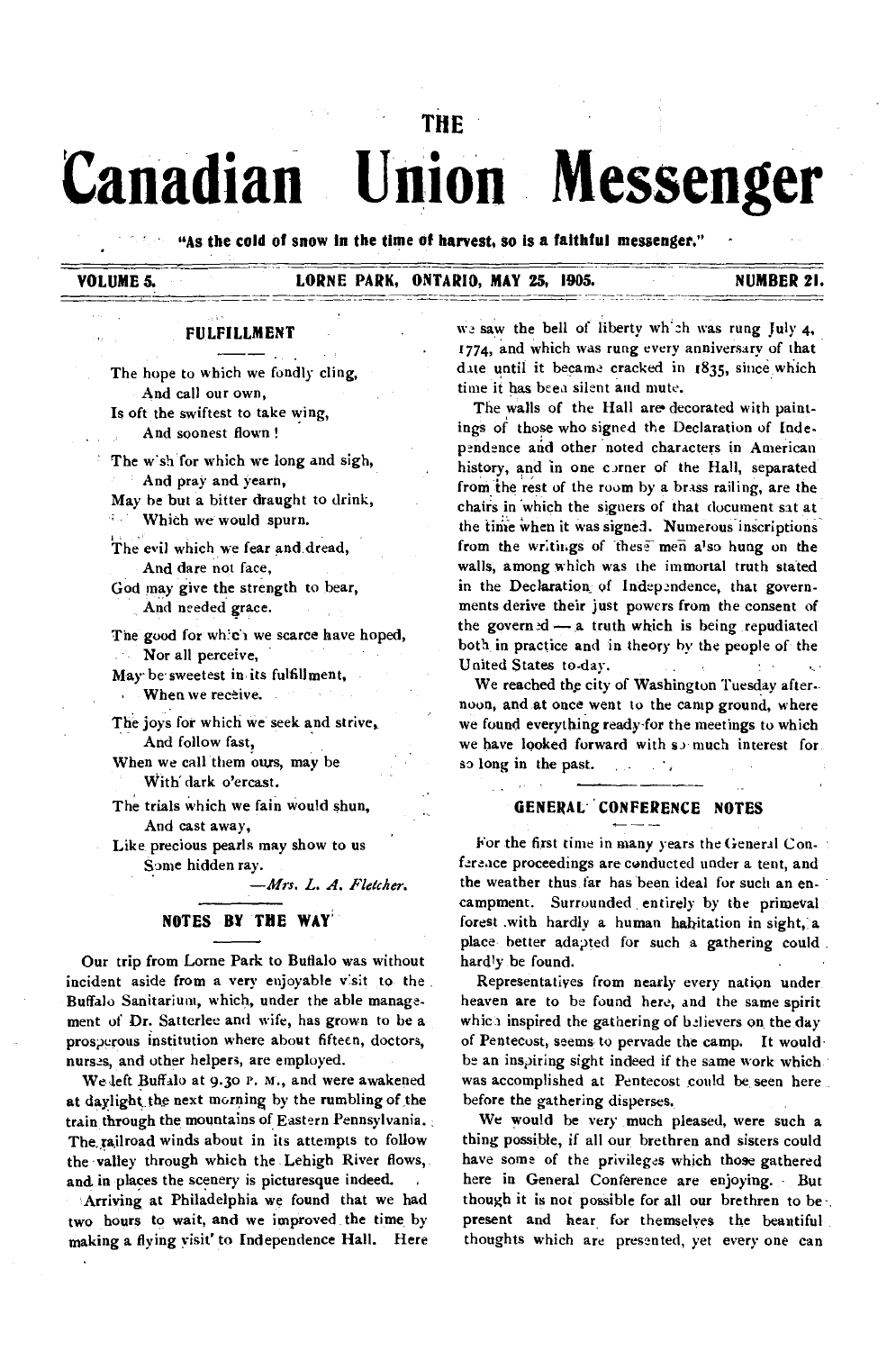take the *Review* where the proceedings of the Conference are fully teported, and those who fail to take the *Review* are missing much that they might enjoy.

The Canadian Union Conference.is fully represented in its delegation. Elder W. H. Thurston from the general field, Elder Rickard from the Quebec Conference, and Dr. Waite from the Knowlton Sanitarium; Elder Guthrie from the Maritime Conference; and Elder A. 0. Burrill and the writer from the province of Ontario.

Steps will be taken at this gathering to furnish help for the Canadian field, and we are sure that the hearts of our brethren will be rejoiced to learn that a large corps of workers will be furnished to Canada,' distributed from the Great Lakes to the ocean. Let all our brethren co-operate with these workers when they come, give them a hearty welcome, and sustain them by your prayers and means.

## **PERSONAL. EXPERIENCES IN THE 'SALE OF " CHRIST'S -OBJECT MINNS "**

 $\sim$ 

IT has been proven to my mind beyond a doubt that "Christ's Object Lessons" is an extremly easy book to sell. While engaged in the sale of -this book in the town of Waynesboro, Pennsylvania, I placed my books in the houses of the. people by simply leaving the book in their homes for examination. I provided a neat paper cover for the book, and had printed on the outside the name of the book, and explained the meaning of the title, and the mission of the book, giving price, etc.; saying that it would be left two days for examination. I found that to liand the people the book with one of the covers on it, and give them an opportunity -to look it over at their own pleasure, was all that was necessary in many cases to sell the book.

I have in mind several cases in which the sale of the' book in-that way was the-means of• effecting other sales. The very first book I sold in• Waynesboro was sold in that way. When<sup>1</sup> called for the book, the lady, handed me the money instead' of the book. I said to her, "Now, Mrs. Shank, if you can'say a good word for this book to your neighbor or your friends when they come to see you, it will be very much appreciated." She did say a good word for it, and the outcome was that I made two extra sales as a result of the sale, and did not need -to make any canvass or explanation of the book to do it.

, Another place I left a copy of the book (with the cover)• with a well-known physician of the town, and when I called for the book he likewise gave me

the money and kept the book. I said to him, "Now Doctor, if you can *say* a good word for the book to those who come to your office, it will be casting your influence on the right side, and may do a great deal of good." He did say a good word for it, and on Thanksgiving-day a friend of his spent the day with him and his attention was directed to "Christ's Object Lessons." He took a great liking- for: the book. He went to his home and said to his wife, "Wnen the agent comes around with the book, "Christ's Object Lessons," I want you to give him an order for it." When I *came* to the particular house where Mr. Frick lived, his wife came to the door. She was indisposed to give me a hearing. I said to her, "I presume you have heard of the book, "Christ's Object Lessons." She replied by saying that her husband had requested her to give an order for some such book, but was not quite sure of the name. Upon her invitation I called the evening of the same day, and of course had no trouble in disposing of the book' to her husband.

Since closing my work in Waynesboro, I have frequently sold copies of the book to ministers by simply leaving it for their examination: Any one who will not allow his prejudice to rule him, will fall in love with "Christ's Object Lessons." Why not give the book **a** chance to gain a reputation for itself? It will do it if it is placed in the hands of the people. Who will have a part in this good work? ' Who desires to gain such an experience in this work as will leave him pleasant memories in the line of his Christian experience? I expect soon to send some letters for publication from those in Eastern Pennsylvania who have had some real good experiences in this work.

> Yours in the blessed work, **FRANK** F. **FRY.**

# **FROM THE FIELD**

Clinton, Ont., May 17, 1905.

Dear Brethren,—

I had the'privilege of speaking in the " Regular Baptist church" at Kokoma on the subject "Prophecy-and Its Relation to Christ's Second Coming." About one hundred and .fifty were present and gave good attention. A favorable impression see ed to be made, and all who were present expressed themselves as desirous of- hearing further on these subjects.' A nice collection was given, and altogether it-was an enjoyable occasion to me.

I notice among the names of those who have sold all the Object Lessons for which they subscribed at camp-meeting, my name is omitted. I am glad to camp-meeting, my name is omitted.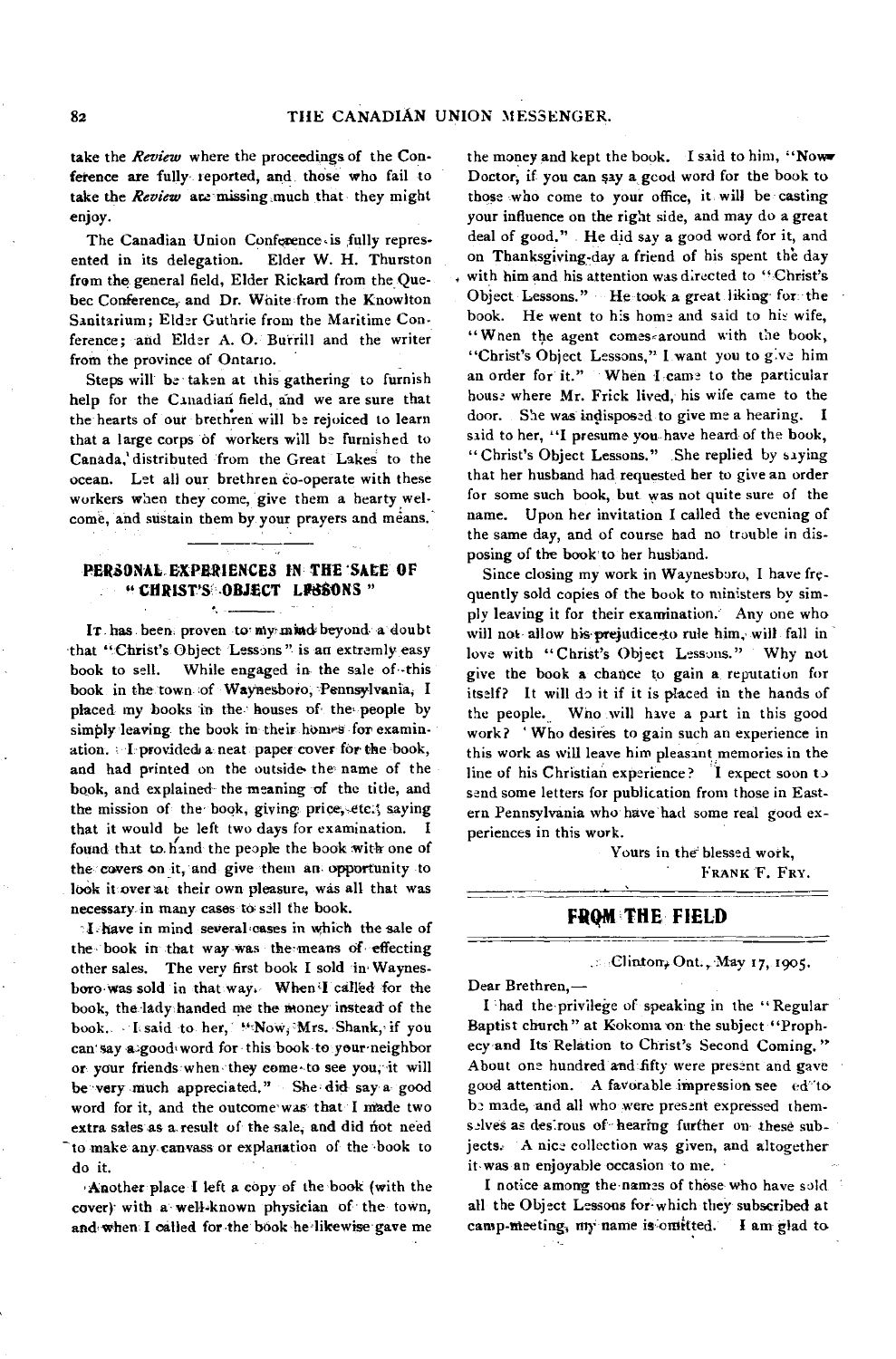'Say that all my Object Lessons subscribed for then have been sold, and paid for before the beginning of the year.

# Yours in hope,

W. H. SPEAR.

[Elder Spear's name was oh the list which came to the office for publication ; but, we regret to say, was unintentially overlooked. With th.s exception the printed list was complete.]

# KNOWLTON **SANITARIUM NOTES**

Miss Sheidow is nursing in town.

Mrs. Carter, of Moncton, N. B., who. had an operation performed here a few weeks ago, is rapidly recovering, and expects to return home soon.

Miss Ethel Kimball, who has been a great sufferer for the past two years was brought here from Vermont last week. She is making remarkable progress toward recovery.

For the past few weeks all spare time has been spent in beautifying the grounds here. The large lawn in front, with its flowers and shrubs, is a great source of pleasure to the patients.

سيدر

Dr. and Mrs. White are spending a short vacation in Massachusetts, visiting friends and relatives. They will also attend the General. Conference before their return. Although absent from their duties, they are not forgetful of the work here. Inquiring letters are received and advice given in regard to all cases and matters. We trust they are having a pleasant vacation, and hope they will return with the needed rest.

Dr. Harris, from, town, attends to, Dr. White's professional work during his absence.

#### THE LORD'S DAY ALLIANCE

In the last issue of *The Lord's Day Advocate*, the official organ of the Lord's Day Alliance of Canada, under the heading, "To the Privy Council Again." that paper says :—

"The Minister of Justice has decided, as we predicted, to appeal from the Supreme Court's decision holding the Dominion responsible for all Sunday legislation, rather than the Provinces, to the Imperial Privy Council. Premier Whitney, of Ontario, is joining in the appeal. It is necessary first to get permission for this appeal. This will be applied for probably in May or at least in July. If granted the appeal will be heard in July or November. Judgment therefore should not be deferred beyond Autumn at latest. If not granted, the Government is bound to accept responsibility and legislate.  $\therefore$  In either case the way will be cleared for legislation next session of Parliament."

From the above it is evident that the Lord's Day Alliance does not consider itself defeated by the recent decision of the Supreme Court. They are working away with as much confidence as ever. *The Lord's Day Advocate* is only a small paper, but they are circulating it at the rate of 3c000 a month, and it probably has 100000 readers. It is true one finds no argument in it. But arguments do not seem to be necessary. People take it for granted that Sunday legislation is all right. We have no' paper to place before -the people, but we have a number of tracts, filled with "unanswerable reasons" why Sunday legislation- is wrong. Now is the time to scatter these at the rate of at least 30000 a month.

This same paper says "it was the Seventh-day Adventist's literature that defeated the Lord's Day Bill in Wisconsin."

## **OBITUARY**

LANE. - Died of diabetes at London, Out., May 4, 1905, William Lane in his forty-third year. He had a lingering sickness. At the time of his death both he and his wife were patients at the city hospital. Sister Lane was suffering with pneumonia. It was not thought advisable to tell her of his death.

Among the mourners were his father, and his five children. The funeral was held at the home, which was well filled with those who sympathized with them in the sad circumstances.

A. O. BURRILL.

#### OFFICE' NOTES **ONTARIO**

WE have received several orders for the' Sabbath. School Quarterly —.for missionary purposes.

One little girl sends a dollar for Foreign-Missions with the word, "It's the only dollar I got."

After a two weeks' stay at the Academy, we are convinced that our people<sup>7</sup>do not appreciate the excellence of the work done here or they would be more vigorous in the "Object Lesson" work.

• In response to the call for means to complete the \$100300 fund we have received only a little over